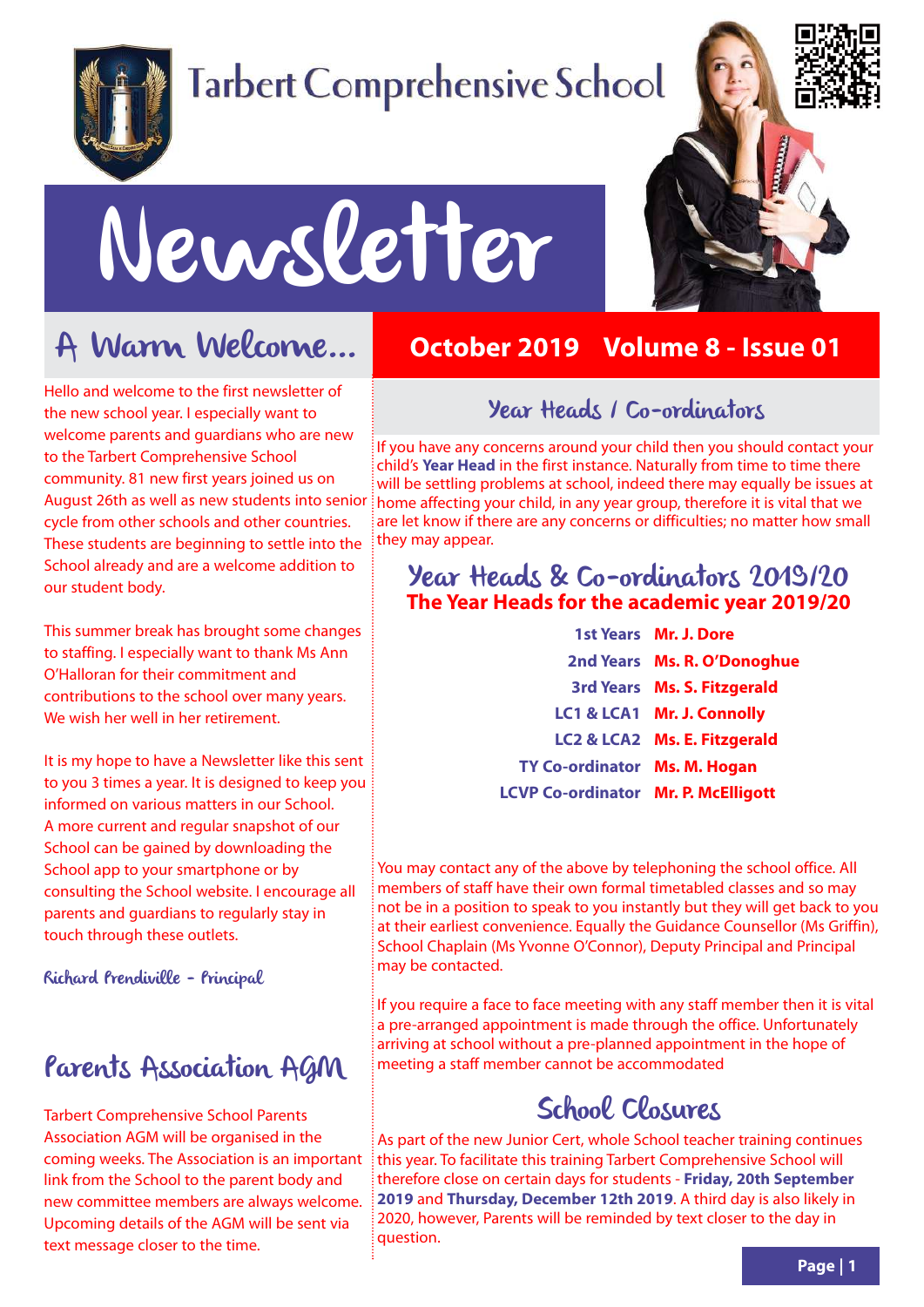## 1st Year Mass

The traditional 1st year mass will be held on Thursday October 10th 2019 at 7.30 pm in Tarbert Church. This is a lovely occasion where students new to the School mark the transition to the Comprehensive School. Further queries can be directed to your child's RE teacher or School Chaplain.

#### Student Insurance

Parents should be aware that we pay accident insurance for all our students. We pay this from the parental charge that we receive each year from parents. Students have 24 hour cover 365 days a year. This means that in the event of even a minor accident at school or at home, even during holiday times, that incurs any medical expense, then the money can be claimed through the Insurance Policy. Claim forms are available from the School Office.

#### Meeting of 1st Year Parents

All parents of 1st Year students are invited to attend a meeting in the school on Tuesday, October 15th 2019 at 7.15pm. The meeting is designed to give parents guidance on option choices following sampling for 1st Years as well as explain other School structures in place to assist 1st Years. You attendance is advised.

#### Revised Science Labs

Work on revamping our new Science labs continue apace and we are hopeful that they will be complete by mid-October 2019. The new labs will be available to all Junior and Senior cycle students and will benefit our students for decades to come.

#### Attendance

School attendance is becoming more and more to the fore in the media of late. Túsla, The Child and Family Agency are planning to launch a new attendance awareness campaign in the coming weeks called Every School Day Counts. However here in Tarbert Comprehensive we are in our final year of our 3 year strategy (2017-2020) designed to increase attendance and reduce absence rates. So far the School has made great strides in the previous 2 years of the strategy and while School statistics are above the national figures, I still would like one final push to improve the rates even more.

Research has shown that regular student attendance is very important. Good attendance for example has been shown to lead to a positive impact on teaching and learning, increased student engagement and a positive impact on a student's educational outcomes. Equally there is less pressures for students when students don't miss out on classes and key parts of the curriculum.

All stake holders are involved in this strategy. However you as a Parent or Guardian have a central part to play and I wish to highlight the important roles you have:

- Take responsibility for your child's attendance
- Provide feedback on the policy and strategy through the Parents Association
- Be mindful that Extra Curricular Activities (ECA) must be balanced with over all school progress
- Keep updated on the importance of attendance at every level of school contact e.g. Newsletters, text messaging, website, app, information meetings etc.
- Use VSware as a resource to view attendance (including partial and whole day absences)
- Attend Parent Teacher (PT) meetings to discuss attendance
- Avoid taking family holidays during term time
- Comply with school absence procedures
- Encourage your child to value the entire school curriculum not just the academic as it fosters their holistic growth and development

It should also be noted that attendance can have just as much impact on student exam performance as their work rate or levels of study. In fact there is a direct connection between underperformance in school and poor attendance rates.

School attendance should never be seen as something that can be treated as casual or irrelevant. All School staff will monitor attendance rates as an area of priority. The School will liaise with parents and outside agencies where attendance rates are significantly poor. However together, I am confident, we can meet our targets set for this final year of the strategy and improve overall attendance rates by all students. Your cooperation as parents and guardians is therefore vital and your support is greatly appreciated.

## Mentoring Programme

Almost fifty Leaving Certificate students returned to school a day early this year to meet and help our First Year students settle into their new school community. Working in groups, the LC2 Mentors are giving practical information about being a student in TCS to our new students. The Mentors are also organising various lunchtime activities such as Art Club, Irish Dancing, Basketball, Soccer and Zumba for the First Years to enjoy.

**Newsletter | October 2019 Page | 2**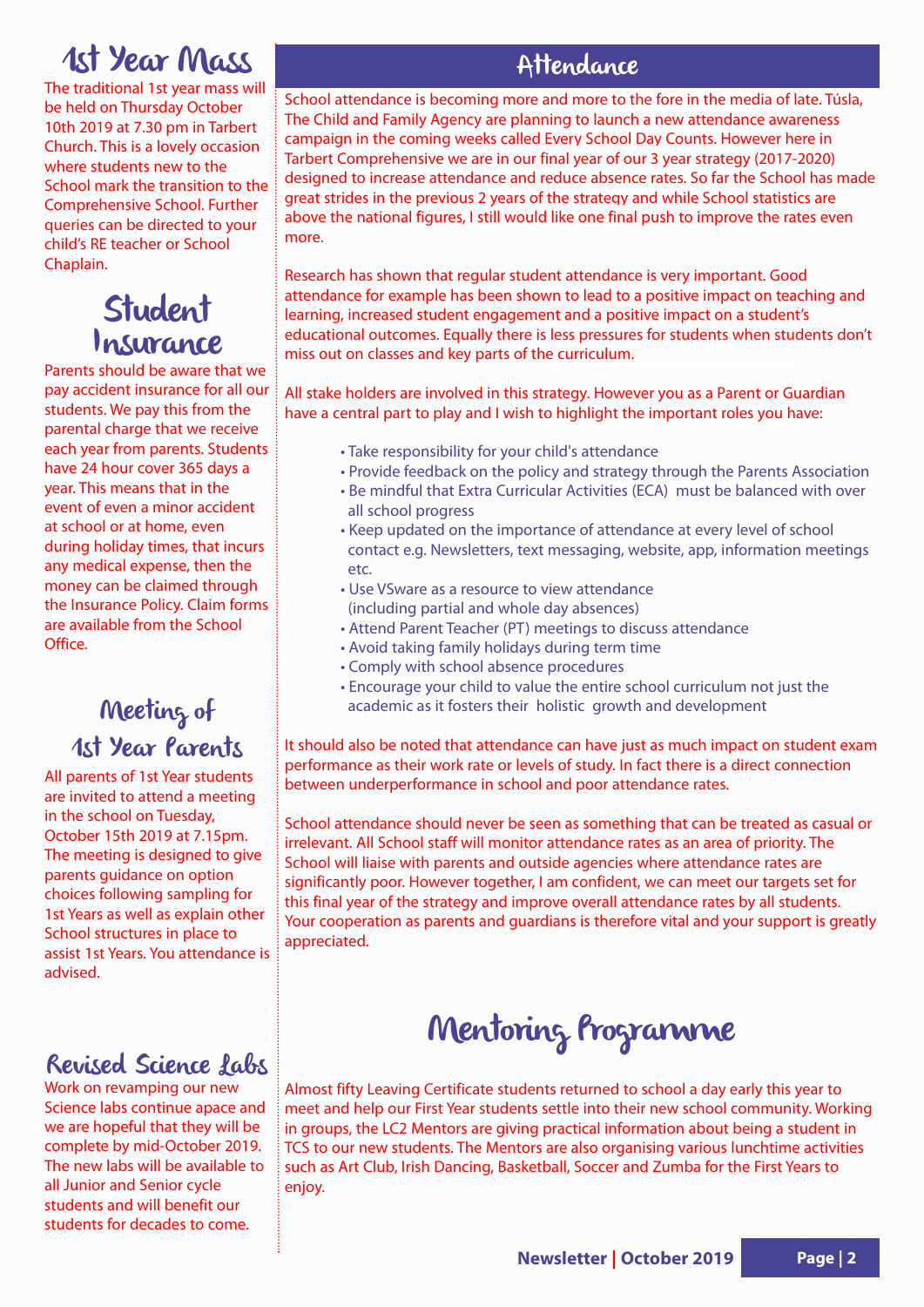## In-House Exams

I want to remind Parents/Guardians that we inform you about in-house exams dates at the beginning of each academic year so as to ensure that every student is available for the full duration of his/her scheduled exams. Every effort will be made to accommodate any student who may miss an exam/part of the exams as a result of a bereavement or certified sickness but only within the duration of the in house exam dates themselves. In some situations parents may be asked to administer a missed exam is in a controlled environment at home to their son/daughter. Unfortunately no exam can be administered to a student ahead of the scheduled exam date. Students who miss an exam or exams due to family holidays, sporting or cultural commitments such as concerts, weddings, etc. cannot be accommodated in this manner. Parents are also reminded that students must be present for the full days during the exams and late arrivals or early departures are not allowed.

#### This year the autumn exams run from **Tuesday 26th-Friday 29th November 2019.**



#### Student Collection

Parents are reminded that should they wish to collect their son/ daughter from the school they must do so in person from the main office and sign them out. This policy is equally true for parents of students from Tarbert village. This procedure is designed as part of our Child Safeguarding measures.

Of equal importance is the necessity for Parents to provide their children with a note when they arrive after 9 a.m. This note should specify the reason for lateness.

#### School Calendar/Parent Teacher Meetings

**The school calendar 19/20 is available to view and print from the school website under Policies & Publications. The calendar includes holidays, other school closures and important dates to remember. My advice is for parents to print it off and keep it nearby. The following however are the planned dates for Parent Teacher Meetings. All meetings run from 4.15pm to 6.45 pm. Parents are asked to arrive no later than 5.45pm so as to be assured of meeting your child's teachers.**

**A reminder to Parents of LC2/LCA2 & LC1/LCA1 students (only) that the students themselves must also attend along with their parents. The aim of this is simple – parents AND senior students should get feedback from teachers as regards the level of progress students have made in that subject to date and should hear directly on how to improve or maintain their grades. Senior students will have, we hope, the maturity to take the feedback on board and use it in a positive manner.** 

- **LC2\*/LCA2\* P/S/T Meeting Monday 14th October 2019**
- **3rd Year P/T Meeting Thursday 7th November 2019**
- **LC1\*/LCA1\* P/S/T Meeting Thursday 5th December 2019**
- **2nd Year and TY P/T Meeting Tuesday 14th January 2020**
- **TY PT Meeting Monday January 27th 2020**
- **1st Year PT Meeting Monday January 27th 2020**
- **Please note that the students themselves must also attend this year groups meeting along with their parents TIME CONSTRAINT!**





**I again would like to highlight with parents that there are some teachers at every parent teacher meeting who teach a high number of students from that year group and can therefore have close to a hundred parents to see. It is crucial that, in order for these teachers to provide feedback to all the parents, that attending parents limit their meeting with these teachers to a few minutes. Teachers will discuss 3 main areas with you – attendance, behaviour and exam results. If you require a more in depth discussion with a specific teacher then I suggest you contact them again at a later date through the school office in order to arrange a meeting/phone call.** 

**This procedure will allow teachers with large numbers to see all the parents in a timely fashion. At some parent teacher meetings a red labelled clock may appear on a teacher's desk who has a high number of parents to meet, In order to alert you that they are under these time constraints.**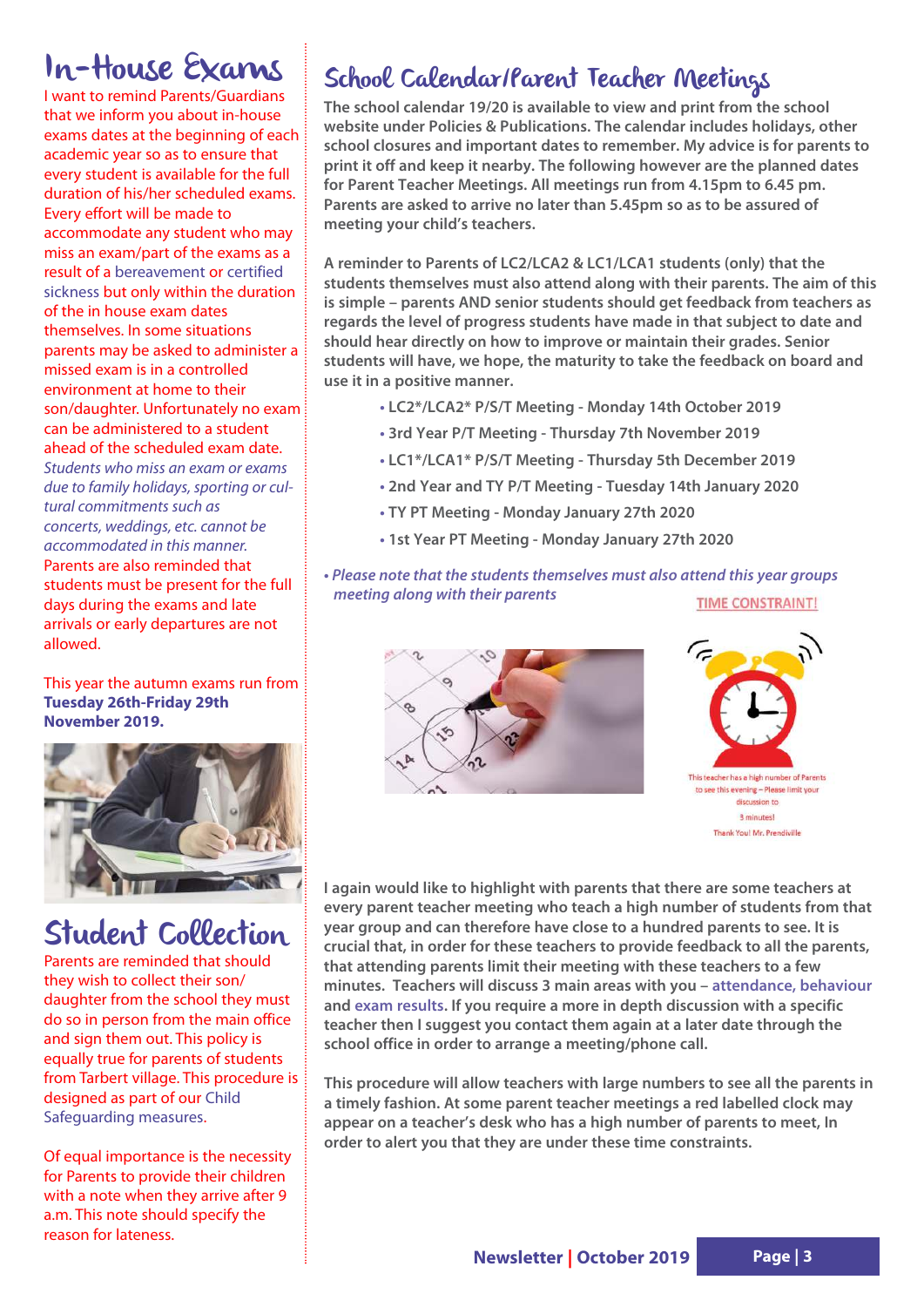# Leaving Cert Results 2019

**Congratulations to the class of 2019 who received their excellent results on August 13th last.**

A statistical analysis shows that our school is yet again well above the national averages in the point's race. I am also really pleased with the high number of H1 grades achieved this year. On average students received 66 points more in Tarbert CS for their top 6 subjects than the national average. Overall practically 1 student in every 3 got over 450 points while 3 in every 5 got over 400 points. I am very proud of these results that are a remarkable testament to the comprehensive, mixed ability, co-educational ethos that infuses this school. I wish to congratulate the students and teachers on the quality of these results.

This year our highest achieving students was **Sasha Godley** from Tarbert who managed to get the top grade in 5 of her subjects. We wish Sasha and indeed the entire class of 2019 well in their future studies and careers.



Leaving Certificate Class of 2019



Sasha Godley pictured with<br>Princial Mr. Prendiville

## Book Grant

The Book Grant is used to help those who experience financial difficulties with back to school costs. The money is distributed as equitably as possible. It is used primarily to support LC1 students and book grant forms were distributed to each LC1 student.

The grant is then used to pay for the Pre Examination fees for those families who hold medical cards. Any money then left remaining in the fund is used for families of 1st Year students who may be experiencing financial difficulties. It is hoped that these grant forms will be processed as soon as possible. From time to time families can experience financial hardships. It is never our intention to add to those hardships. However by their nature schools will always have costs associated with them e.g. supervised study, book rental, pre exam fees, TY fees, school outings or field trips. However at Tarbert Comprehensive we try as much as possible to keep these fees as low as we can and we compare very favourably with other second level schools. I would never want a situation to arise whereby a student is deprived an opportunity to participate in any activity or is embarrassed because of an inability to pay. So if this arises for you during the year please contact Mr Prendiville, Ms Moloney or Ms O'Connor, Chaplain, and the matter will be dealt with sensitively and in total confidence.

## After School Study

For different reasons many students find it difficult to study. Often there can be too many distractions. The internet, snapchat, text messages, noise and Instagram cause havoc to students, even those with the best of intentions. For some the problem is a lack of self-discipline to get into a regular study pattern. It is very frustrating knowing that valuable time is being wasted. At Tarbert Comprehensive School we offer a supervised study program from 4.15pm to 6.15pm Monday Tuesday, Thursday. When sufficient numbers of leaving certs sign up, they are allotted their own study centre. Students have found the program very beneficial in recent years and have the satisfaction of having most if not all of their learning done by early evening. The cost is kept to the bare minimum and hopefully as affordable as possible.

**Any parent interested in the service for their son/daughter can look at the School Website for more details under the Curriculums dropdown or you can contact Mr Trench. I strongly encourage all students to consider this great facility, particularly if you are a student of an exam year or if you find it difficult to motivate yourself at home.**

**Newsletter | October 2019 Page | 4**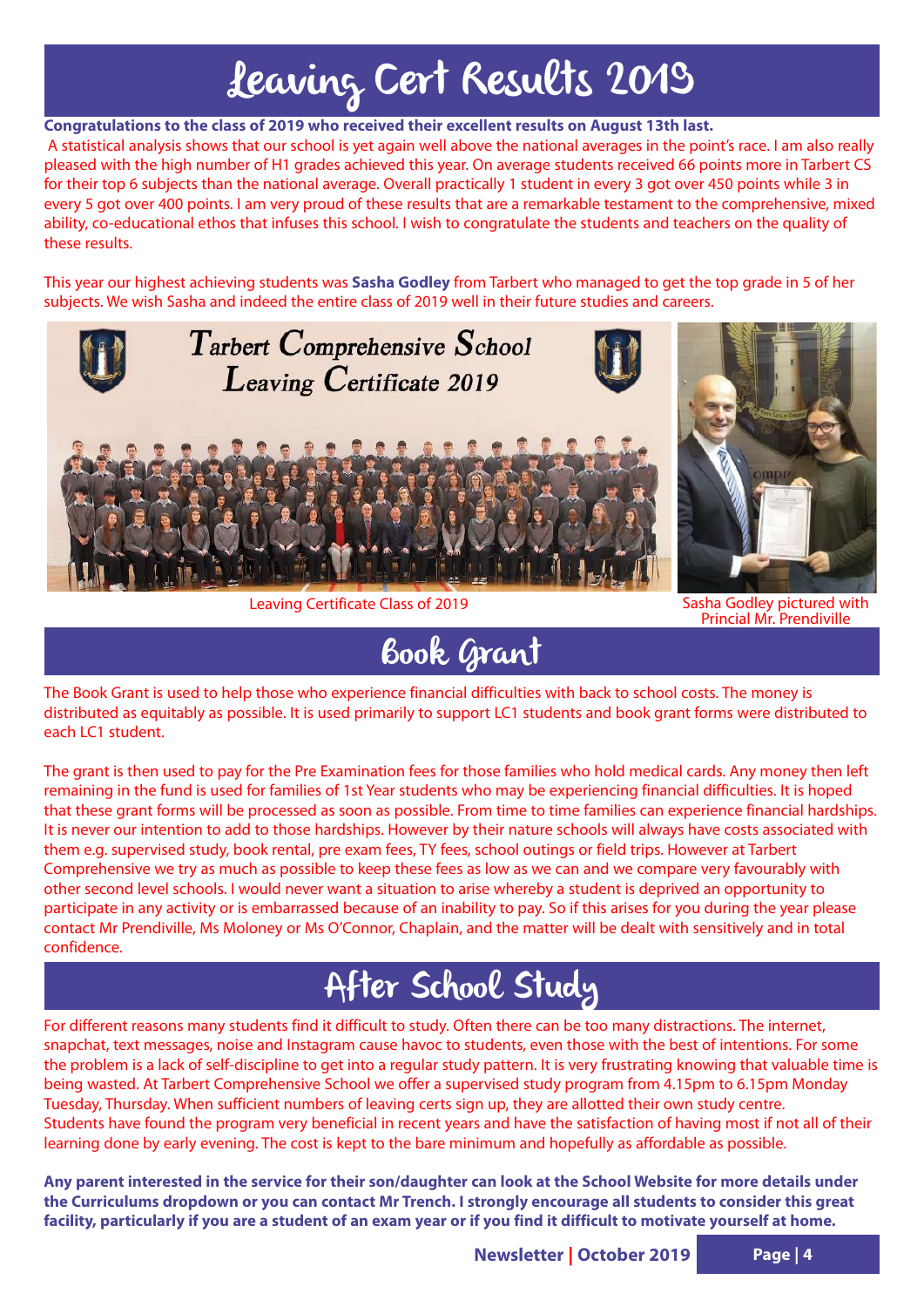#### Guidance Department

The final year of school is one of the busiest and most challenging times in a young person's life. While studying, there is the added stress of having to decide the next step on the career journey. Students should take time to fully research all their options (check entry requirements, course content, possible careers etc) and always ensure they have a "Plan B".

The new Leaving Certificate Grading Scale with Revised Points is highlighted for your attention. Also listed are some very important websites and key dates. The school will host an information evening for parents on the CAO application process ("Hear"/ "Dare" schemes, SUSI Maintenance Grant etc) later in the term. Students should consult the Guidance Notice Board, the school app and the "Guidance" section of the school website for up-to-date information.

**Success is 99% perspiration and 1% inspiration! Best of Luck for the year ahead! - Jeanelle Griffin.**

#### Lourdes 2019

Congratulations to all of our Leaving Certificate students who attended the annual Lourdes Pilgrimage. All four students worked exceptionally hard on their trip assisting those less fortunate than themselves. Students also fundraised for the trip and were exceptional in their enthusiasm and dedication. Thanks also to Sr. Frances Day, former Chaplain, who attended with our students.



# Child Safeguarding Statement

Parents are directed to the School website under the policies section in order to view the School Child Safeguarding Statement. All students, staff and students of the School should be aware that Mr Richard Prendiville is the Designated Liaison Person (DLP) for all child protection concerns in the School. Ms Leila Moloney is the Deputy Designated Liaison Person (DDLP). The full Statement and Assessment is available on the School website.

## Board of Management

The members of the school Board of Management are:

Mrs Mary McGillicuddy (Chairperson) Ms Ann Flavin Cllr. Jim Finucane Ms Ann O'Dwyer, Kerry RTB Sr Frances Day **Ms** Anne O'Sullivan Mr Andrew McNamara Mr Samuel Mr Richard Prendiville (Secretary)

Ms Niamh Wall, (Parental Nominee) Mr Ted O'Connor, (Parental Nominee)

Should you wish to communicate with the Board of Management you may do so by writing to the Secretary of the Board at the school address, or contacting either of the parent's nominees, again using the school address. All correspondence addressed to members of the Board is treated as private and confidential and is not opened in the school.

#### School Self-Evaluation and School Improvement Planning

The Department of Education, and the Inspectorate, provide us with a framework called 'Looking at Our Schools' - to examine how teaching and learning works in schools. Using this framework all schools decide on areas of teaching and learning they would like to focus on or build on. This process is called School Self-Evaluation and School Improvement Planning. The process has six steps - shown below. From time to time we ask parents, students and other members of the school community to complete surveys, take part in focus groups, or share their ideas and opinions with us on various topics. The purpose of this is to evaluate our current practice, and to plan for future actions. Details of our current School Self-Evaluations and School Improvement Plans can be found on the school website: **www.tarbertcomprehensive.ie**

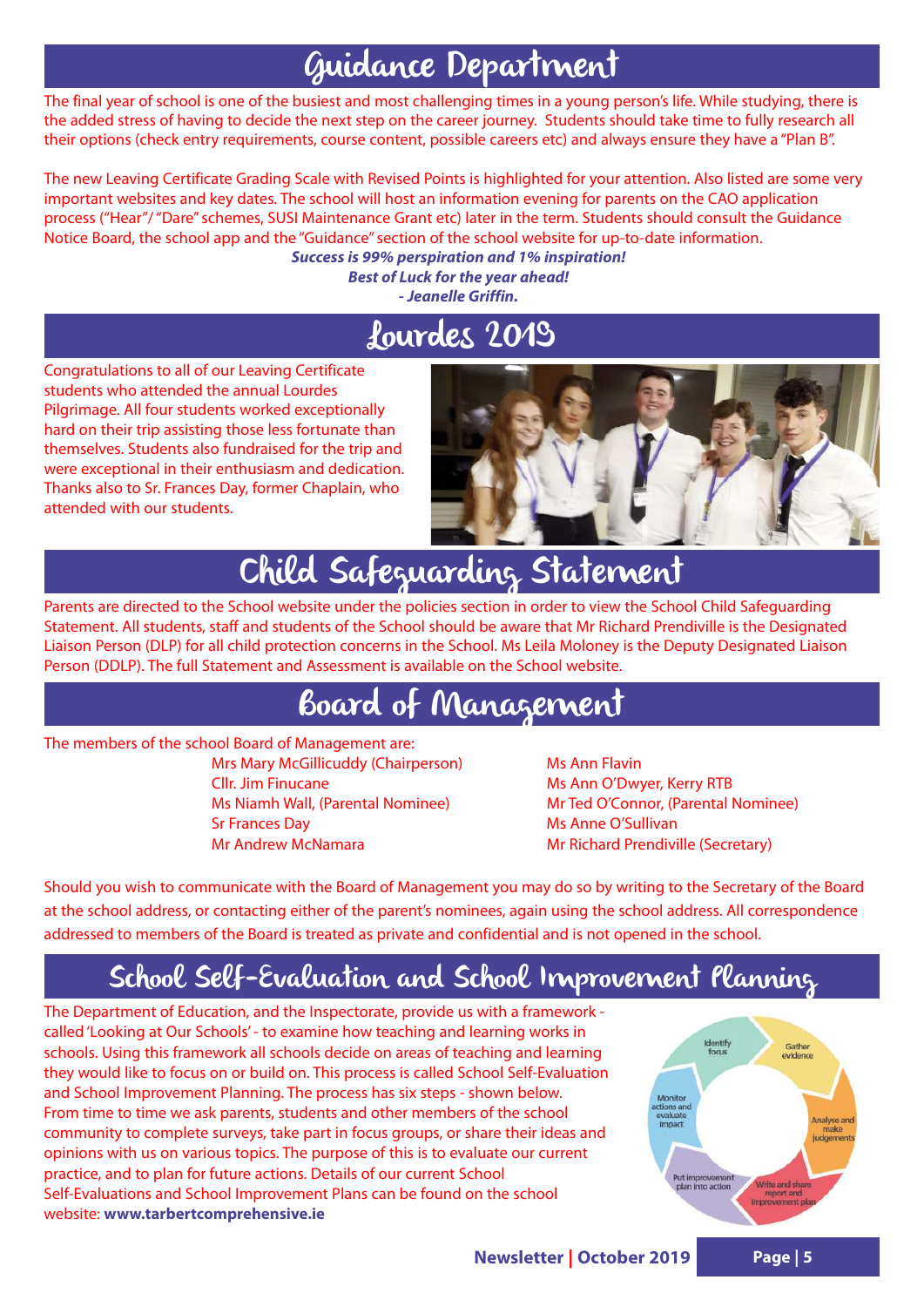#### New Junior Certificate

Junior students now study the JCSA (Junior Cycle Student Award) and it continues to be phased in. At the end of their exams students will get a certificate called the JCPA – Junior Cycle Profile of Achievement. Currently, students in 1st year are doing all of their subjects as part of the new Junior cycle while students in 2nd and 3rd year are doing a combination of new courses and old.

The following year groups will have the new JCSA in the subjects listed:

- 3rd years 2019/20 English, Science, Business, Irish, French and Art
- 2nd years 2019/20 as above + Maths, Home Ec., History, Geography, Music
- 1st Years All subjects

With new courses come new forms of assessment and new ways of teaching. Our 2nd year students will undertake their first CBAs (Classroom Bases Assessments). The emphasis here is on continuous assessment. The assessment will take many forms, depending on the individual subjects, ranging from written work to oral or visual presentations/projects. The aim of the CBAs is to give the students an opportunity to showcase and get credit for skills developed in subjects outside of the traditional exam.

The grading for the CBA's will be the following:

- Exceptional
- Above Expectations
- In Line with Expectations
- Yet to Meet Expectations

The assessment of these will appear in the summer reports along with end of year exam grades. They will also however appear on your child's JCPA which will be presented to the year group in the academic year following their Junior Cycle exams.

When in 3rd Year these students will also undertake a second CBA in each of these subjects. An Assessment Task will be completed on this CBA2 under class supervision. This will count for 10% of their overall grade in these subjects.

| <b>Subject</b>        | <b>Window for completion (in Tarbert Comprehensive)</b> |
|-----------------------|---------------------------------------------------------|
| <b>Visual Art</b>     | <b>January 6th - April 3rd</b>                          |
| <b>Home Economics</b> | <b>January 6th - March 13th</b>                         |
| <b>History</b>        | <b>January 6th - January 24th</b>                       |
| <b>Geography</b>      | <b>January 13th - January 31st</b>                      |
| <b>English</b>        | February 24th - March 13th                              |
| <b>Mathematics</b>    | March 9th - March 27th                                  |
| Science               | March 16th - April 3rd                                  |
| <b>Business</b>       | April 20th - May 15th                                   |
| French                | April 27th - May 15th                                   |
|                       |                                                         |

**AT's or Assessment Tasks** are also completed in 3rd year. It is a written task completed in class time (double class) and is sent away to the SEC for correction. The task is specifically linked to the 3rd year CBA so that students are comfortable and familiar with the topic. The AT is worth approximately 10% of the final grade in most subjects. These dates are for current JC3s only.

| <b>Subject</b>             | <b>CBA Window for completion</b>    | <b>Assessment Task Window</b>      |
|----------------------------|-------------------------------------|------------------------------------|
| Irish (CBA1)               | September 23rd - October 11th       | N/A                                |
| <b>English and Science</b> | <b>December 2nd - December 20th</b> | January 6th - January 10th         |
| <b>French and Business</b> | <b>January 6th - January 24th</b>   | <b>January 27th - January 31st</b> |
| Irish (CBA2)               | February 24th - March 13th          | March 16th - March 20th            |

All students in the new JCPA also have other areas of learning. So the more your child is involved in School related activities the better – such as being involved on the School football team, choir, young scientist, student council etc. Students from 1st year will keep a log of what they do – by 3rd year this is verified and recorded by the School and acknowledged on the official results.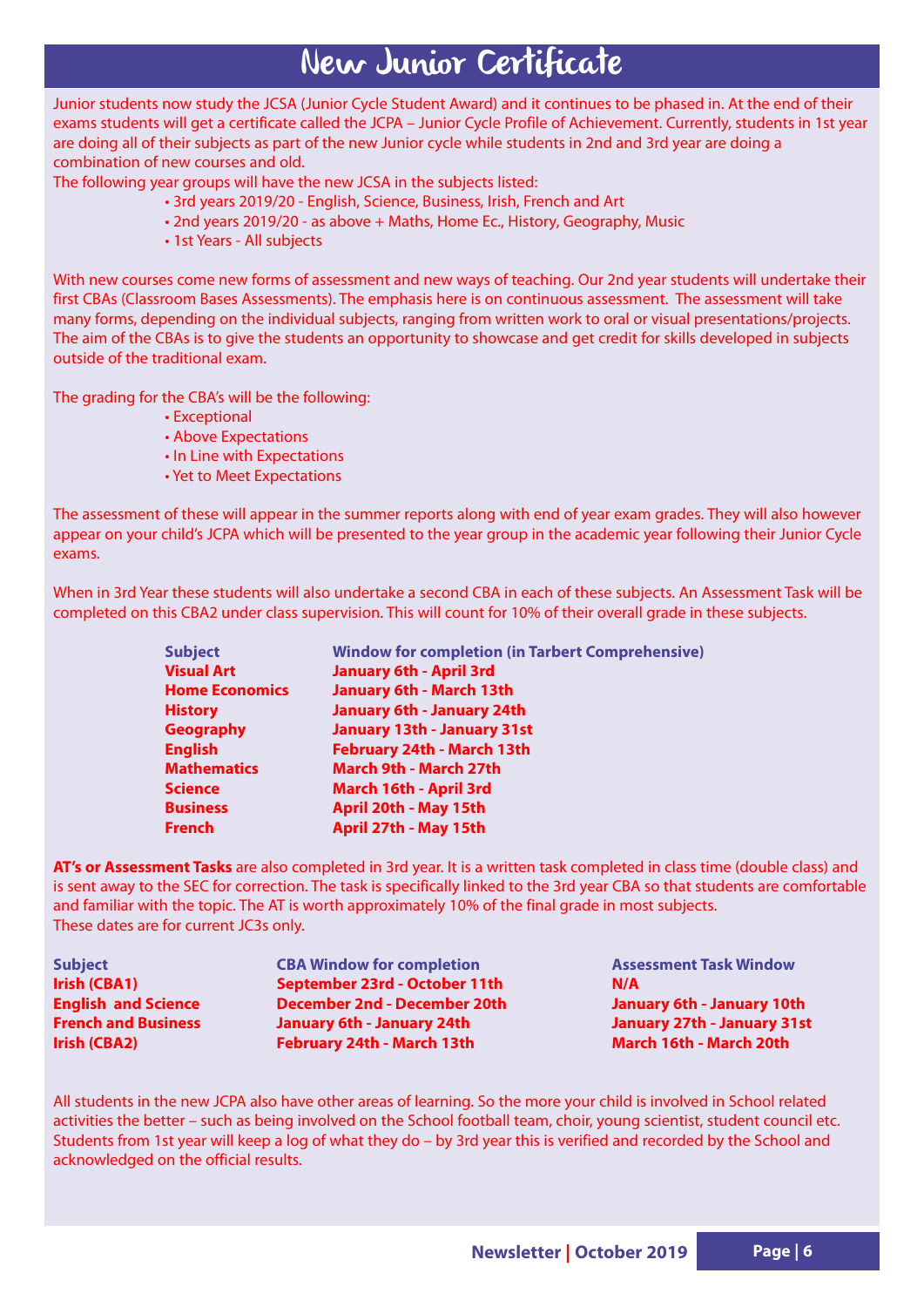## New Junior Certificate

All JCPA students must also study the area of Wellbeing – this is a combination of SPHE, CSPE, PE and other aspects of care that the School offers. In second year for example, Tarbert Comprehensive computer classes will also contribute to wellbeing as students will examine the notion of digital wellbeing – so that students are aware of appropriate online behaviour, dangers online etc.

Finally students will have the normal sit down exams in June of 3rd year. However the final grades have also been changed. A, B and C grades are being phased out. From now on students will have the following descriptors:

| Percentage         | Grade<br><b>Descriptor</b> |  |
|--------------------|----------------------------|--|
| $≥$ 90 to 100      | <b>Distinction</b>         |  |
| $\geq$ 75 and < 90 | <b>Higher Merit</b>        |  |
| $\geq 55$ and < 75 | Merit                      |  |
| $\geq 40$ and < 55 | Achieved                   |  |
| $\geq 20$ and < 40 | Partially<br>Achieved      |  |
| $\geq 0$ and < 20  | <b>Not Graded</b><br>(NG)  |  |
|                    |                            |  |

#### Junior Cycle

All in all the changes are exciting and we will keep you up to date with developments. For further information please go to **www.curriculumonline.ie**

New JC and subjects studied outside of School

Parents should be aware that students must study a minimum of 8 subjects and maximum of 10 for the new JC. Where a student wishes to undertake a subject outside of the recognised school setting, then Parents need to be aware that:

- Students who choose to study a subject outside of their school cannot complete the requirements for the Classroom Based Assessment (CBA) and Assessment Task
- Subjects undertaken outside of a school setting count as part of the maximum of 10 subjects for certification. In other words it is now virtually impossible for students to take on an extra subject outside of their own school under the New JC.

#### Revised Suspension and Expulsion Policies

The Board of Management has recently ratified updated suspension and expulsion policies of the School. Parents are asked to familiarise themselves with them.

To view these and indeed all School Policies and Procedures, please visit the School website under the Policies and Publications tab online at **www.tarbertcomprehensive.ie**.